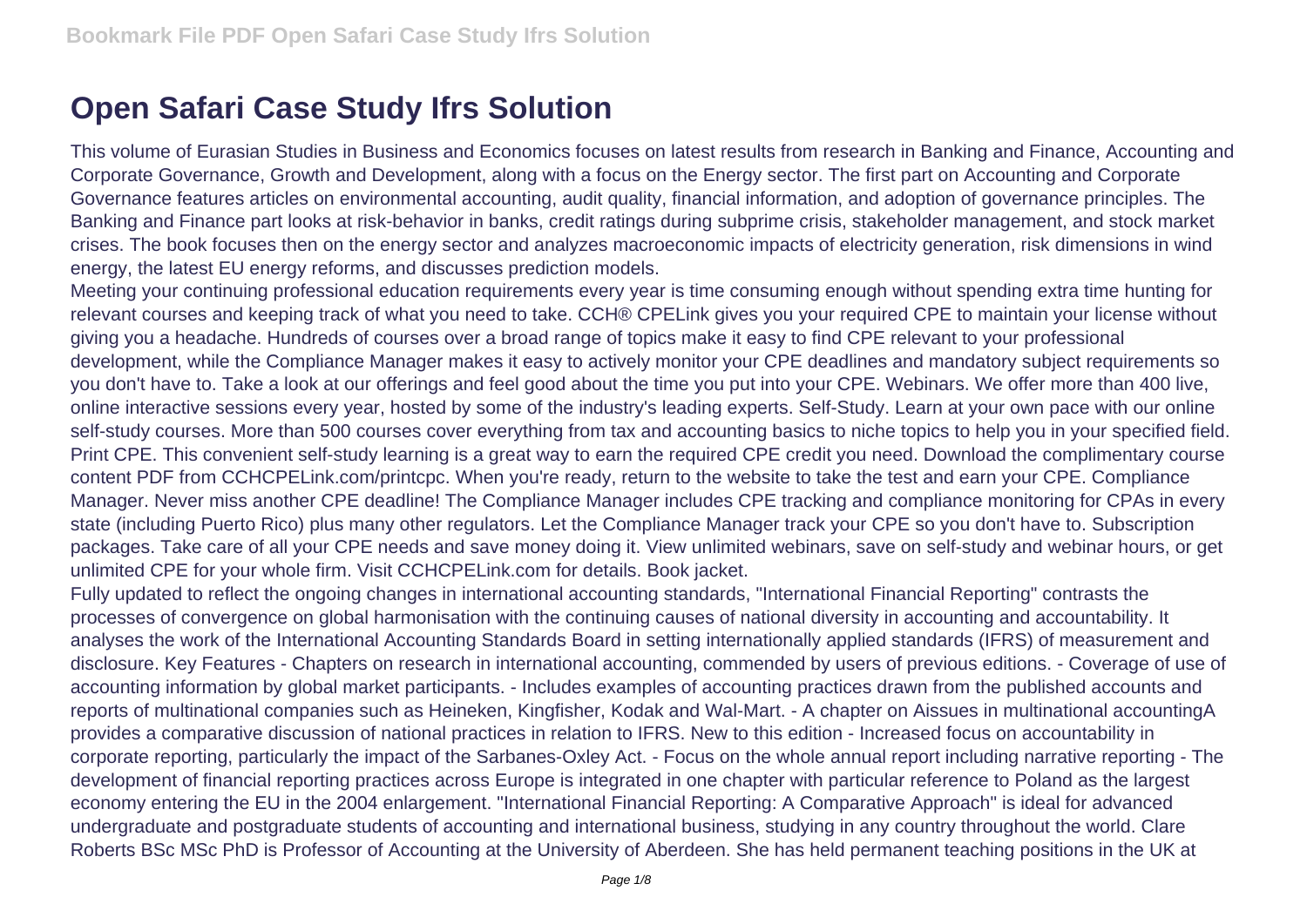Glasgow and Exeter Universities, and visiting positions in the US at Texas A & M University and the University of California Santa Barbara, and in Australia at Newcastle University, New South Wales. Pauline Weetman BA (Oxon) BSc PhD CA is Professor of Accounting at the University of Strathclyde and was formerly Dean of Faculty and Professor of Accounting at Heriot-Watt University. She received the British Accounting AssociationAs Distinguished Academic Award in 2005. Paul Gordon BA MA FCA is Lecturer in Accounting and Finance at Heriot-Watt University, having held positions at Glasgow, Aberdeen and Wales (Bangor). "" ""

The increasing pace of global conformance towards the adoption of International Financial Reporting Standards (IFRS) highlights the need for accounting students as well as accounting practitioners to be conversant with IFRS. Teaching IFRS offers expert descriptions of, and insights into, the IFRS convergence process from a teaching and learning perspective. Hence this book is both timely and likely to have considerable impact in providing guidance for those who teach financial reporting around the world. The contents of the book come from authoritative sources and offer something distinctive to complement the existing textbooks which typically focus on the technical aspects of IFRS and their adoption. Drawing upon the experiences of those who have sought to introduce IFRS-related classroom innovations and the associated student outcomes achieved therefrom, the book offers suggestions about how to design and deliver courses dealing with IFRS and catalogues extensive listings of IFRS-related teaching resources to support those courses. This book was originally published as a special issue of Accounting Education: An international journal.

This book contains the solutions to problems in the main Introduction to Financial Accounting TextbookThis text is intended for a first course in introductory financial accounting. It was updated to reflect current International Financial Reporting Standards (IFRS). For example, it reflects the recent change in IAS38, para. 98, allowing the use of multiple methods in amortizing intangible assets. It focuses on core Introductory Financial Accounting topics that match pre-requisite requirements for students advancing to Intermediate Financial Accounting. Excluded are advanced topics that are covered in Intermediate Financial Accounting, such as leases and bond amortization. The text takes a corporate approach (vs. beginning with a sole proprietorship emphasis and then converting to a corporate approach); this consistency throughout the book reduces confusion for the introductory student.

This text is intended for a first course in introductory financial accounting. It was updated to reflect current International Financial Reporting Standards (IFRS). For example, it reflects the recent change in IAS38, para. 98, allowing the use of multiple methods in amortizing intangible assets. It focuses on core Introductory Financial Accounting topics that match pre-requisite requirements for students advancing to Intermediate Financial Accounting. Excluded are advanced topics that are covered in Intermediate Financial Accounting, such as leases and bond amortization. The text takes a corporate approach (vs. beginning with a sole proprietorship emphasis and then converting to a corporate approach); this consistency throughout the book reduces confusion for the introductory student.The book covers all essential topics: the accounting cycle, merchandising, assigning costs to inventory, cash and receivables, property, plant and equipment, debt financing, equity financing, statement of cash flows, financial statement analysis, and proprietorships and partnerships.Additionally, this version of the open text is supported by Lyryx Learning, offering at an affordable price editorial services to develop and adapt the content, formative online assessment, course supplements, and daily support to both the students and instructors.

"Research areas emphasized: FASB Codification, IFRS, Effective writing and communication, audit and professional services, tax, governmental accounting and auditing" -- Back cover.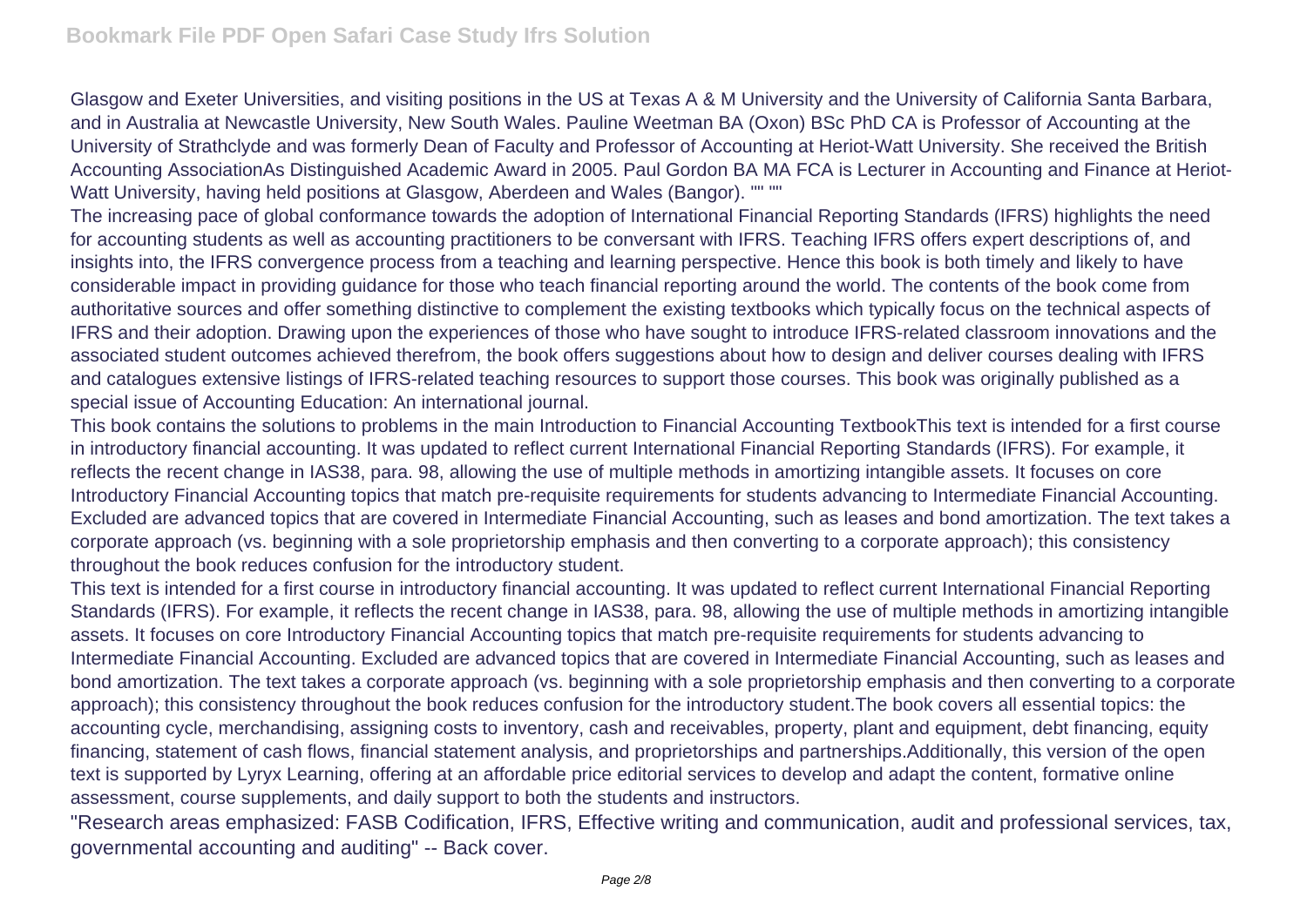As researchers reveal the increasing complexities of accounting practices in emerging economies, there is a growing need for an overview of the topic. The Routledge Companion to Accounting in Emerging Economies is a prestige work offering an introduction to current scholarship in the field, with indications of future directions for enhancing the contribution to knowledge. With regional coverage of key emerging economies such as Brazil, Russia, India and China, the team of contributors analyse issues in accounting in detail, while shedding light on the role of the accounting profession in providing accountability and governance across the developing world. Each chapter is headed up by an internationally recognised author who is a leading expert in designing and implementing research approaches to the topic. Within the team of authors, some are experienced senior contributors while others are developing new avenues of exploration on the basis of high-quality doctoral study. This range of author experience has been deliberately chosen to allow the reader to envisage working in such a team while growing in confidence. This unique reference offers a comprehensive guide to advanced students, academics, practitioners and policy makers on the current state of, and potential developments in, accounting in developing economies globally. This work will be of particular interest to students and researchers looking to identify topics in emerging economies, academics and practitioners seeking convenient access to an unfamiliar area, and established researchers seeking a single repository on the current state of knowledge, current debates and relevant literature.

The Fifth Edition of International Accounting provides an overview of the broadly defined area of international accounting, but also focuses on the accounting issues related to international business activities and foreign operations. This edition also includes substantially updated coverage of the International Accounting Standards Board (IASB) and International Financial Reporting Standards (IFRS). The unique benefits of this textbook include its up-to-date coverage of relevant material, extensive numerical examples provided in most chapters, two chapters devoted to the application of International Financial Reporting Standards (IFRS), and coverage of nontraditional but important topics such as strategic accounting issues of multinational companies, international corporate governance, and corporate social responsibility reporting.

Alphanomics: The Informational Underpinnings of Market Efficiency is intended to be a compact introduction to academic research on market efficiency, behavioral finance, and fundamental analysis and is dedicated to the kind of decision-driven and prospectively-focused research that is much needed in a market constantly seeking to become more efficient. The authors refer to this type of research as Alphanomics, the informational economics behind market efficiency. Alpha refers to the abnormal returns, which provide the incentive for some subpopulation of investors to engage in information acquisition and costly arbitrage activities. Nomics refers to the economics of alpha extraction, which encompasses the costs and incentives of informational arbitrage as a sustainable business proposition. Some of the questions that are addressed include: why do we believe markets are efficient?; what problems have this belief engendered?; what factors can impede and/or facilitate market efficiency?; what roles do investor sentiment and costly arbitrage play in determining an equilibrium level of informational efficiency?; what is the essence of value investing?; how is it related to fundamental analysis (the study of historical financial data)?; and how might we distinguish between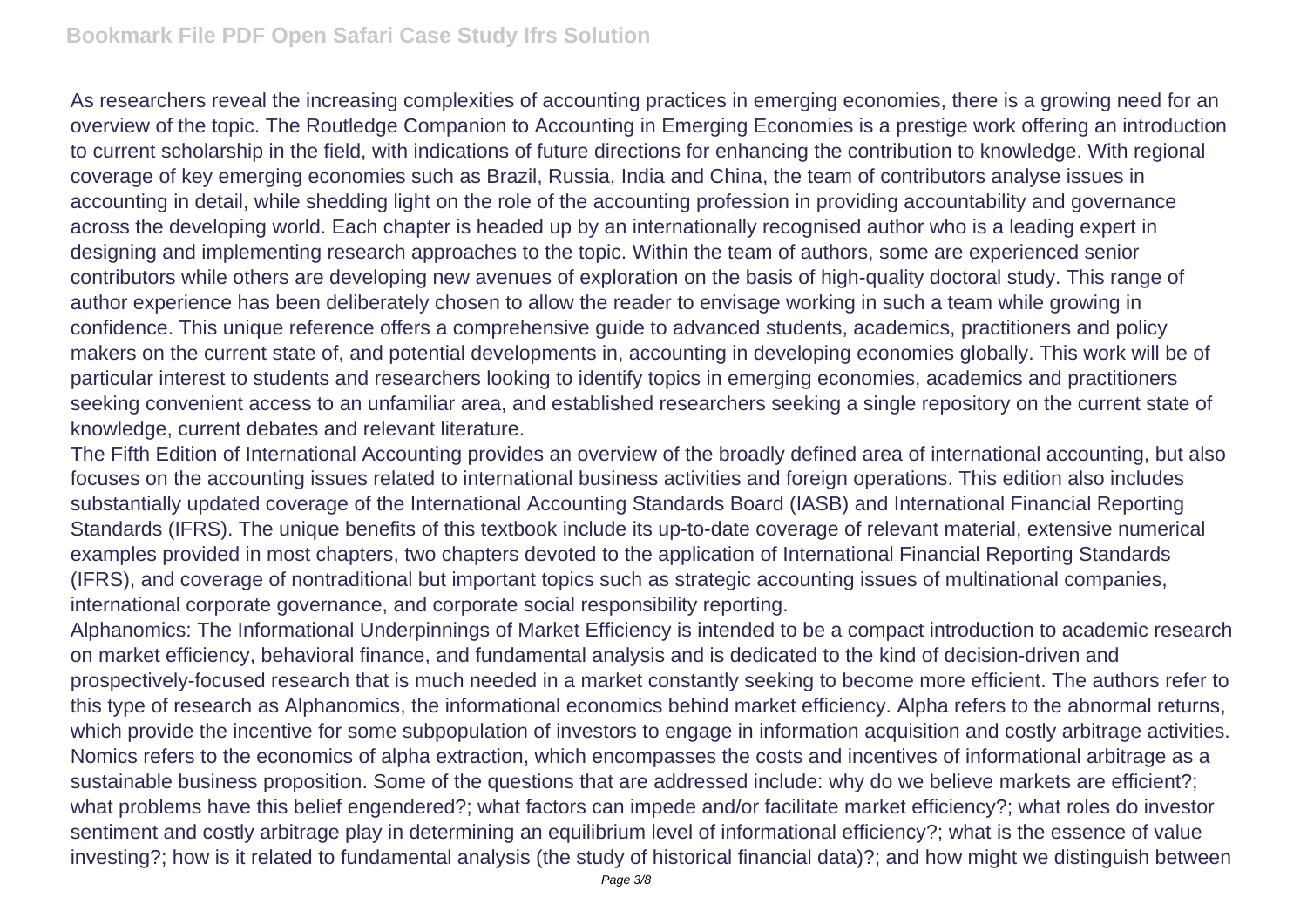risk and mispricing based explanations for predictability patterns in returns? The first two sections review the evolution of academic thinking on market efficiency and introduce the noise trader model as a rational alternative. Section 3 surveys the literature on investor sentiment and its role as a source of both risks and returns. Section 4 discusses the role of fundamental analysis in value investing. Section 5 reviews the literature on limits to arbitrage, and section 6 discusses research methodology issues associated with the need to distinguish mispricing from risk.

This comprehensive guide serves to illuminate the rise and development of FinTech in Sweden, with the Internet as the key underlying driver. The multiple case studies examine topics such as: the adoption of online banking in Sweden; the identification and classification of different FinTech categories; process innovation developments within the traditional banking industry; and the Venture Capital (VC) landscape in Sweden, as shown through interviews with VC representatives, mainly from Sweden but also from the US and Germany, as well as offering insight into the companies that are currently operating in the FinTech arena in Sweden. The authors address questions such as: How will the regulatory landscape shape the future of FinTech companies? What are the factors that will likely drive the adoption of FinTech services in the future? What is the future role of banks in the context of FinTech and digitalization? What are the policies and government initiatives that aim to support the FinTech ecosystem in Sweden? Complex concepts and ideas are rendered in an easily digestible yet thought-provoking way. The book was initiated by the IIS (the Internet Foundation in Sweden), an independent organization promoting the positive development of the Internet in the country. It is also responsible for the Internet's Swedish top-level domain .se, including the registration of domain names, and the administration and technical maintenance of the national domain name registry. The book illustrates how Sweden acts (or does not act) as a competitive player in the global FinTech arena, and is a vital addition to students and practitioners in the field. Get across the bookkeeping basics Manage GST and customer invoicing Generate financial reports Learn the basics and take the stress out of bookkeeping! Whether you're new to the world of bookkeeping or looking for a refresher on bookkeeping fundamentals, this is the book for you. From information on how GST works through to recording everyday transactions and creating reports, this straightforward, jargon-free guide will break down the basics of bookkeeping and help you keep the finances of any business, no matter how large or small, on the right side of the ledger. Inside... Build a list of accounts Plan your bookkeeping schedule Record receipts and sales Choose the best software Understand GST Generate financial reports Manage employee payroll Troubleshoot tricky situations

This book presents empirical evidence on the convergence of financial and management accounting in the Italian context. The author provides an overview of the development paths of financial accounting including its evolution, role of non-financial, forward looking and voluntary disclosures, and internal determinants such as corporate governance and business culture. The author uses the premises of agency, signalling, legitimacy and institutional theories in understanding this evolution, and includes the perspective of professional associations and academics on the topic. Based on survey data, the reader is provided with valuable insights into the Italian accounting scene.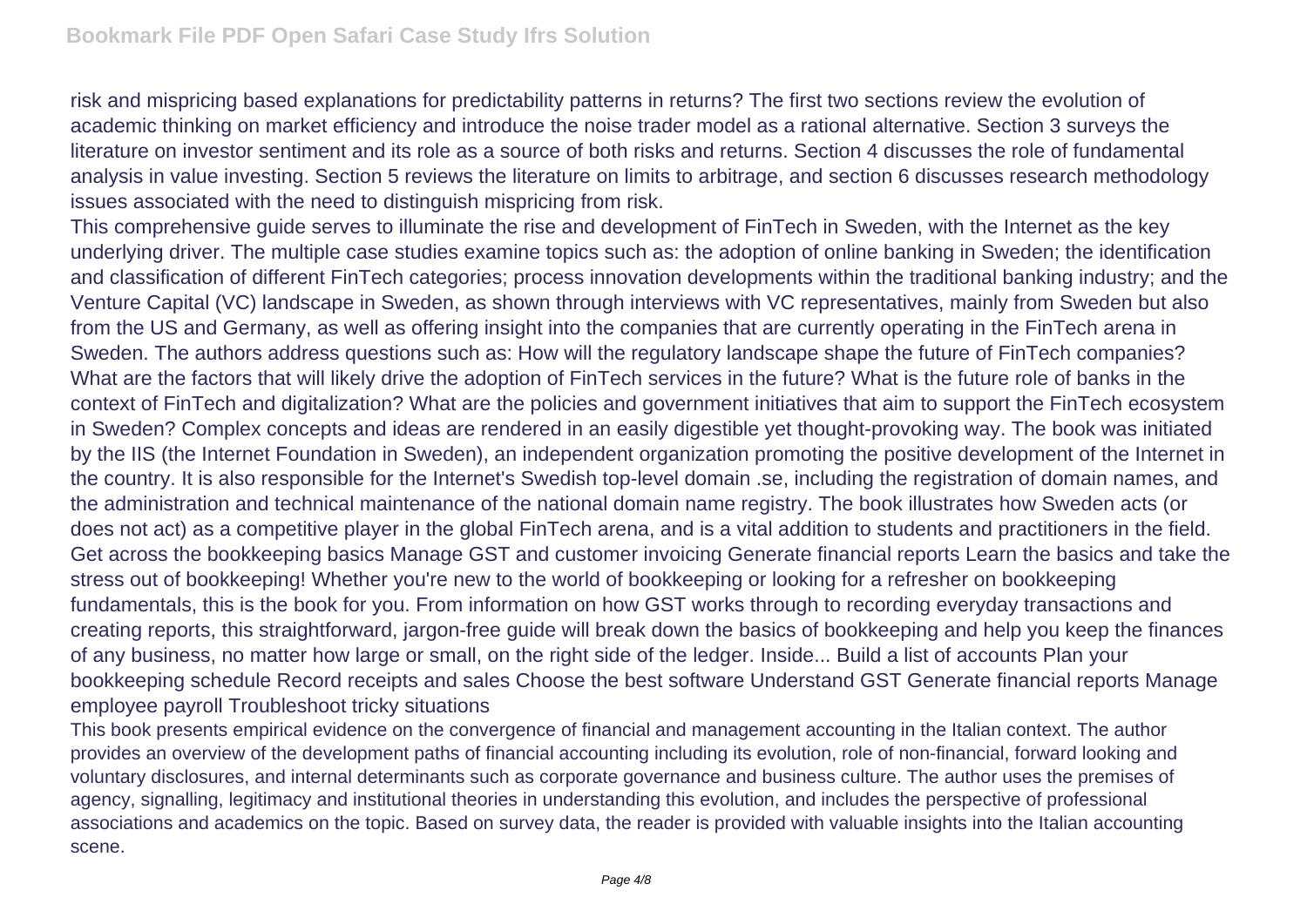## **Bookmark File PDF Open Safari Case Study Ifrs Solution**

Basic Management Accounting for the Hospitality Industry uses a step by step approach to enable students to independently master the field. This second edition contains many new themes and developments, including: the essence of the International Financial Reporting Standards (IFRS) integration of the changes caused by the evolution of the Uniform System of Accounts for the Lodging Industry (USALI) the extension of price elasticity of demand, and addition of income and cross elasticities the addition of break-even time (BET) as an additional method of analysing capital investments Up-to-date and comprehensive coverage, this textbook is essential reading for hospitality management students. Additional study and teaching materials can be found on www.hospitalitymanagement.noordhoff.nl

A discussion-based learning approach to corporate finance fundamentals Lessons in Corporate Finance explains the fundamentals of the field in an intuitive way, using a unique Socratic question and answer approach. Written by award-winning professors at M.I.T. and Tufts, this book draws on years of research and teaching to deliver a truly interactive learning experience. Each case study is designed to facilitate class discussion, based on a series of increasingly detailed questions and answers that reinforce conceptual insights with numerical examples. Complete coverage of all areas of corporate finance includes capital structure and financing needs along with project and company valuation, with specific guidance on vital topics such as ratios and pro formas, dividends, debt maturity, asymmetric information, and more. Corporate finance is a complex field composed of a broad variety of sub-disciplines, each involving a specific skill set and nuanced body of knowledge. This text is designed to give you an intuitive understanding of the fundamentals to provide a solid foundation for more advanced study. Identify sources of funding and corporate capital structure Learn how managers increase the firm's value to shareholders Understand the tools and analysis methods used for allocation Explore the five methods of valuation with free cash flow to firm and equity Navigating the intricate operations of corporate finance requires a deep and instinctual understanding of the broad concepts and practical methods used every day. Interactive, discussion-based learning forces you to go beyond memorization and actually apply what you know, simultaneously developing your knowledge, skills, and instincts. Lessons in Corporate Finance provides a unique opportunity to go beyond traditional textbook study and gain skills that are useful in the field.

[The role of women in entrepreneurship, management and corporate governance is regarded as central to the development and welfare of economies. Since the early 1980s, there has been increased interest in women managers and entrepreneurs, often from an interdisciplinary approach, combining, for example, sociology, psychology, management and organisational studies and economics. Nowadays, research on women in management and organisations is continuously and rapidly evolving (Paoloni and Demartini, 2016). Research on how women face new business challenges within organisations--as entrepreneurs, owners, managers, as well as workers--can contribute to understanding the new drivers affecting value creation dynamics in our knowledge-based society (Cesaroni, Demartini and Paoloni, 2017). Accordingly, this book tries to offer some insights on how women create, process and share knowledge in their business activity through the application and exploitation of novel creative ideas and solutions].

## The Routledge Companion to Accounting in Emerging EconomiesRoutledge

As business and capital markets have continue to grow more global over recent years, the need for cross-border financial information has correspondingly increased. This has brought international accounting to the forefront. International Accounting: A User Perspective is designed to provide an understanding of international accounting issues to current and future business managers. The book takes a user perspective to international financial reporting because most business executives are more likely to be users of financial information that crosses national borders than users of it. With the recent problems exposed in the quality of financial reporting in many countries, a solid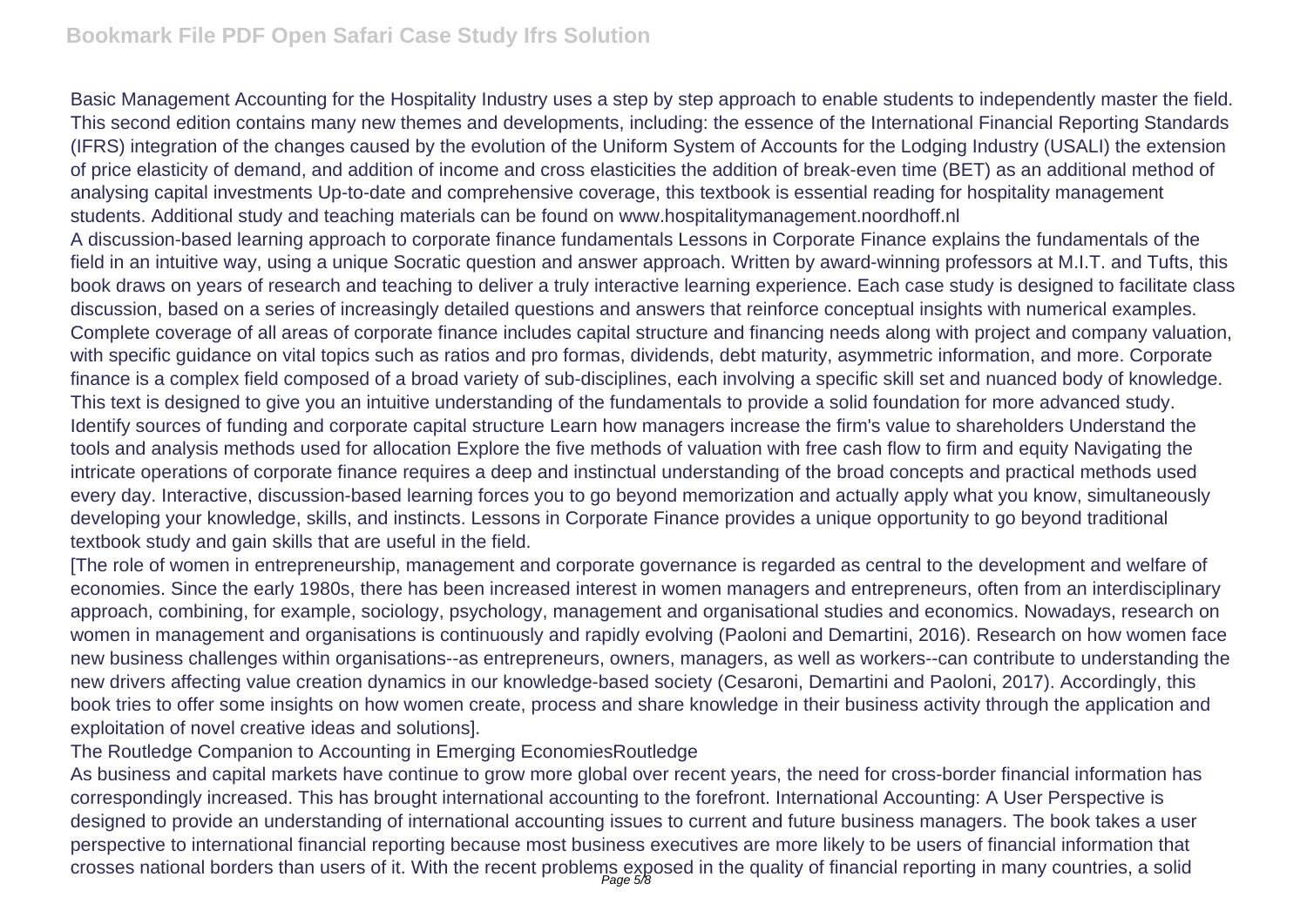understanding of international accounting issues is an important part of the portfolio of skills that managers in medium and large enterprises must possess.

The second issue in a new series, Global Financial Development Report 2014 takes a step back and re-examines financial inclusion from the perspective of new global datasets and new evidence. It builds on a critical mass of new research and operational work produced by World Bank Group staff as well as outside researchers and contributors. BPP Learning Media's status as official ACCA Approved Learning Provider - Content means our DipIFR Study Texts and Practice & Revision Kits are reviewed by the ACCA examining team. BPP Learning Media products provide you with the up-to-date material you need for exam success.

"Required reading for professionals—and aspiring professionals—of all levels." —Shirley Ann Jackson, President of Rensselaer Polytechnic Institute and Former Chairman of U.S. Nuclear Regulatory Commission Robert C. Pozen, one of the business world's most successful—and productive—executives, reveals the surprising secrets to workplace productivity and high performance. It's far too easy for working professionals to become overwhelmed by a pile of timesensitive projects, a backlog of emails, and endless meetings. In order to be truly productive, they must make a critical shift in mindset from hours worked to results produced. With Extreme Productivity, Pozen explains how individuals can maximize their time and energy by determining and focusing on their highest priorities. He also provides a toolkit of practical tips and techniques to help professionals at all stages of their careers maximize their time at work. This essential handbook empowers every person with proven methods for prioritizing their time to achieve high-impact results and refine their career goals for long-term success, all while leading a full and meaningful personal life as well. The Only Complete Technical Primer for MDM Planners, Architects, and Implementers Companies moving toward flexible SOA architectures often face difficult information management and integration challenges. The master data they rely on is often stored and managed in ways that are redundant, inconsistent, inaccessible, non-standardized, and poorly governed. Using Master Data Management (MDM), organizations can regain control of their master data, improve corresponding business processes, and maximize its value in SOA environments. Enterprise Master Data Management provides an authoritative, vendor-independent MDM technical reference for practitioners: architects, technical analysts, consultants, solution designers, and senior IT decisionmakers. Written by the IBM® data management innovators who are pioneering MDM, this book systematically introduces MDM's key concepts and technical themes, explains its business case, and illuminates how it interrelates with and enables SOA. Drawing on their experience with cutting-edge projects, the authors introduce MDM patterns, blueprints, solutions, and best practices published nowhere else—everything you need to establish a consistent, manageable set of master data, and use it for competitive advantage.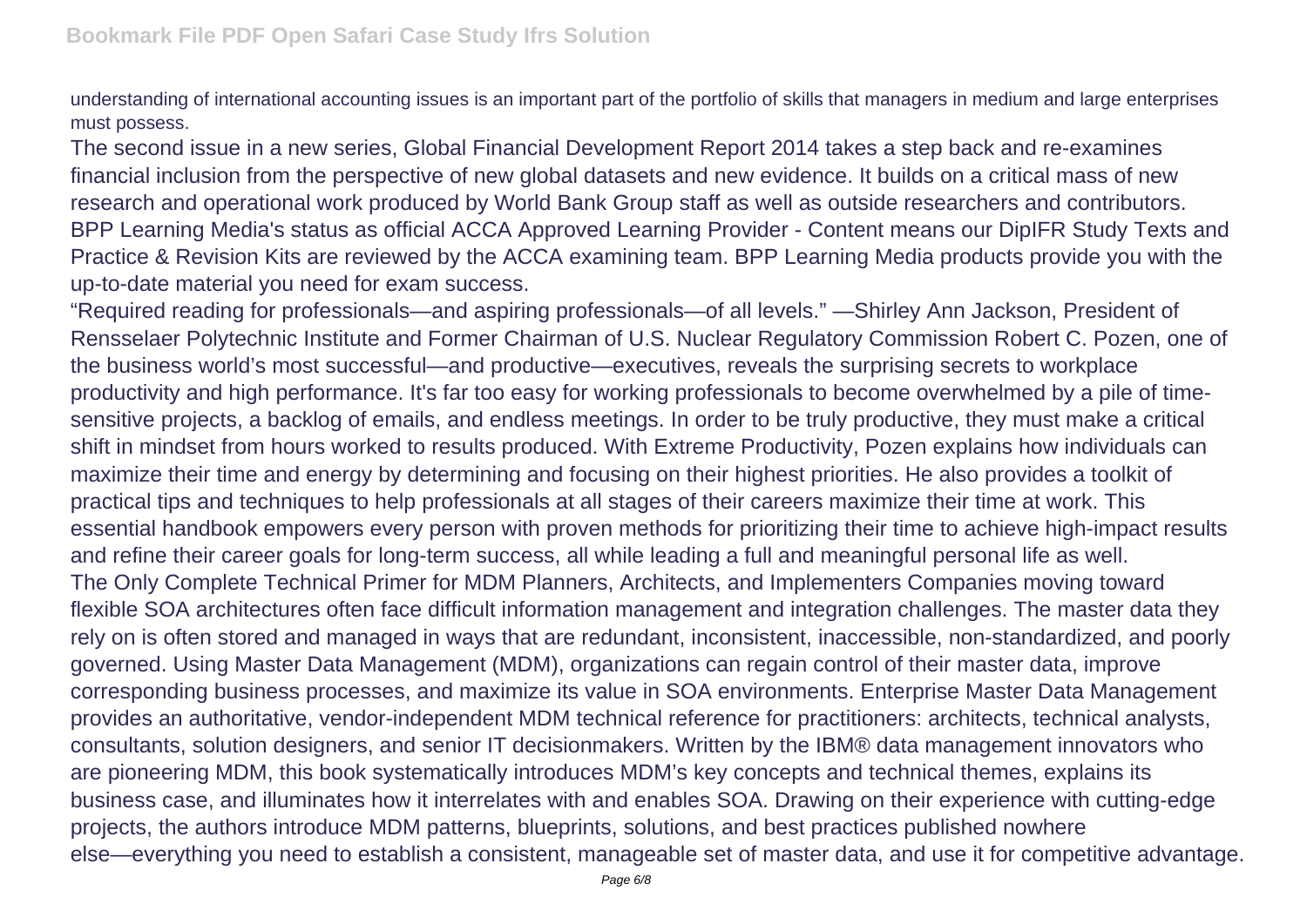Coverage includes How MDM and SOA complement each other Using the MDM Reference Architecture to position and design MDM solutions within an enterprise Assessing the value and risks to master data and applying the right security controls Using PIM-MDM and CDI-MDM Solution Blueprints to address industry-specific information management challenges Explaining MDM patterns as enablers to accelerate consistent MDM deployments Incorporating MDM solutions into existing IT landscapes via MDM Integration Blueprints Leveraging master data as an enterprise asset—bringing people, processes, and technology together with MDM and data governance Best practices in MDM deployment, including data warehouse and SAP integration

This textbook, originally by D. Annand and H. Dauderis, was intended for a first course in introductory financial accounting. It focuses on core introductory financial accounting topics that match pre-requisite requirements for students advancing to Intermediate Financial Accounting. A corporate approach is utilized versus beginning with a sole proprietorship emphasis and then converting to a corporate approach; this consistency throughout the book reduces confusion for the introductory student. This most recent revision by D. Marchand converted the text from IFRS to reflect the Generally Accepted Accounting Principles of the United States (U.S. GAAP).

This book offers a primer on the valuation of digital intangibles, a trending class of immaterial assets. Startups like successful unicorns, as well as consolidated firms desperately working to re-engineer their business models, are now trying to go digital and to reap higher returns by exploiting new intangibles. This book is innovative in its design and concept since it tackles a frontier topic with an original methodology, combining academic rigor with practical insights. Digital intangibles range from digitized versions of traditional immaterial assets (brands, patents, know-how, etc.) to more trendy applications like big data, Internet of Things, interoperable databases, artificial intelligence, digital newspapers, social networks, blockchains, FinTech applications, etc. This book comprehensively addresses related valuation issues, and demonstrates how best practices can be applied to specific asset appraisals, making it of interest to researchers, students, and practitioners alike.

Study & master economic and management sciences grade 9 has been especially developed by an experienced author team for the Curriculum and Assessment Policy Statement (CAPS). This new and easy-to-use course helps learners to master essential content and skills in economic and management sciences.

Some see trade in services as irrelevant to the development agenda for least developed countries (LDCs). Others see few benefits from past market openings by LDCs. This book debunks both views. It finds that serious imperfections in Zambia's reform of services trade deprived the country of significant benefits and diminished faith in liberalization. What is to be done? Move aggressively and consistently to eliminate barriers to entry and competition. Develop and enforce